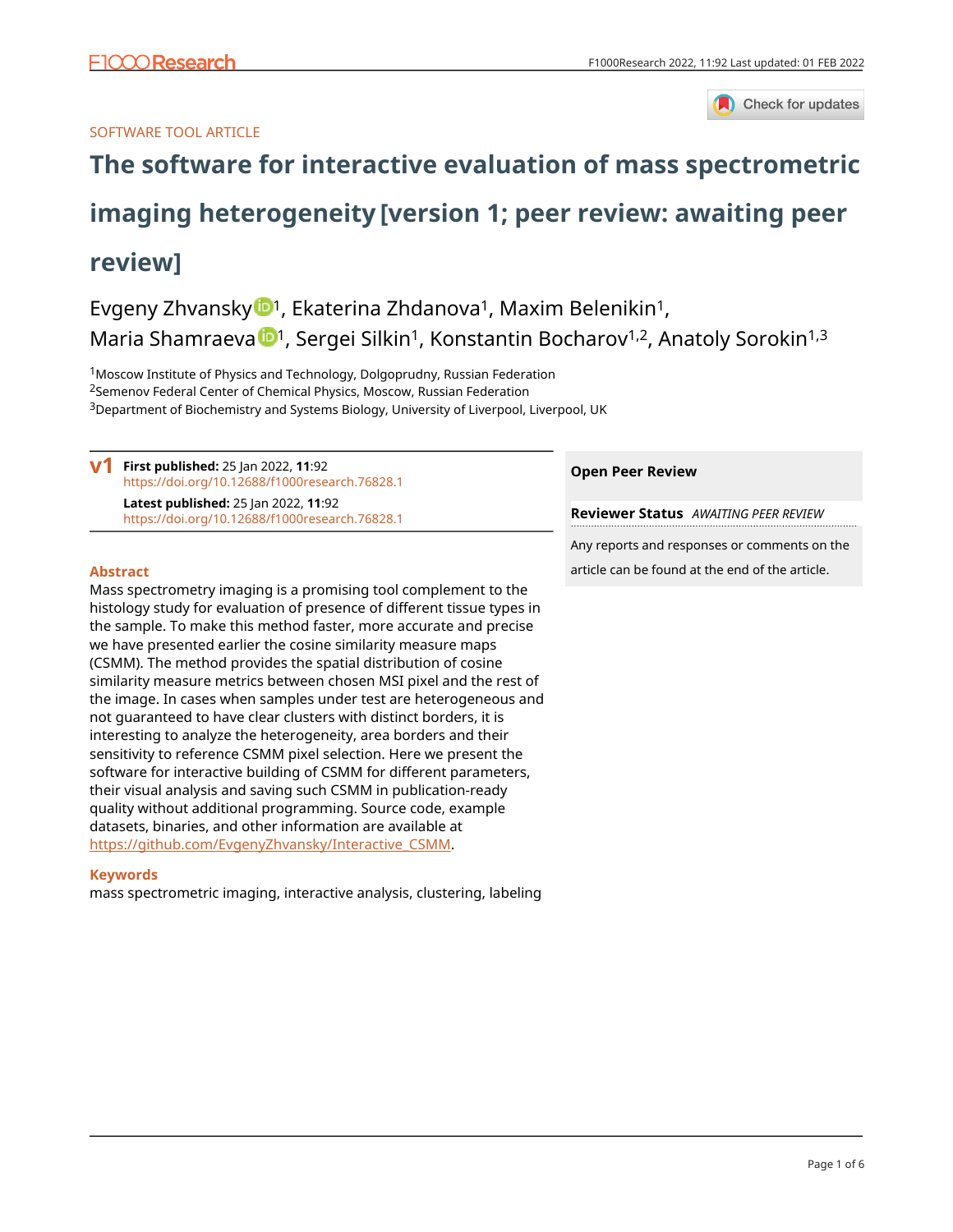### **Corresponding author:** Evgeny Zhvansky ([evgeny.zhvansky@yandex.ru](mailto:evgeny.zhvansky@yandex.ru))

**Author roles: Zhvansky E**: Conceptualization, Formal Analysis, Methodology, Software, Visualization, Writing – Original Draft Preparation, Writing – Review & Editing; **Zhdanova E**: Investigation, Resources, Validation, Writing – Original Draft Preparation, Writing – Review & Editing; **Belenikin M**: Data Curation, Investigation, Resources, Validation; **Shamraeva M**: Data Curation, Writing – Original Draft Preparation; **Silkin S**: Data Curation; **Bocharov K**: Data Curation, Writing – Review & Editing; **Sorokin A**: Conceptualization, Funding Acquisition, Methodology, Project Administration, Supervision, Writing – Review & Editing

**Competing interests:** No competing interests were disclosed.

**Grant information:** The research was supported by the Ministry of Science and Higher Education of the Russian Federation (agreement # 075-00337-20-02, project # 0714-2020-0006).

*The funders had no role in study design, data collection and analysis, decision to publish, or preparation of the manuscript.*

**Copyright:** © 2022 Zhvansky E *et al*. This is an open access article distributed under the terms of the [Creative Commons Attribution](http://creativecommons.org/licenses/by/4.0/) [License](http://creativecommons.org/licenses/by/4.0/), which permits unrestricted use, distribution, and reproduction in any medium, provided the original work is properly cited.

**How to cite this article:** Zhvansky E, Zhdanova E, Belenikin M *et al.* **The software for interactive evaluation of mass spectrometric imaging heterogeneity [version 1; peer review: awaiting peer review]** F1000Research 2022, **11**:92 <https://doi.org/10.12688/f1000research.76828.1>

**First published:** 25 Jan 2022, **11**:92<https://doi.org/10.12688/f1000research.76828.1>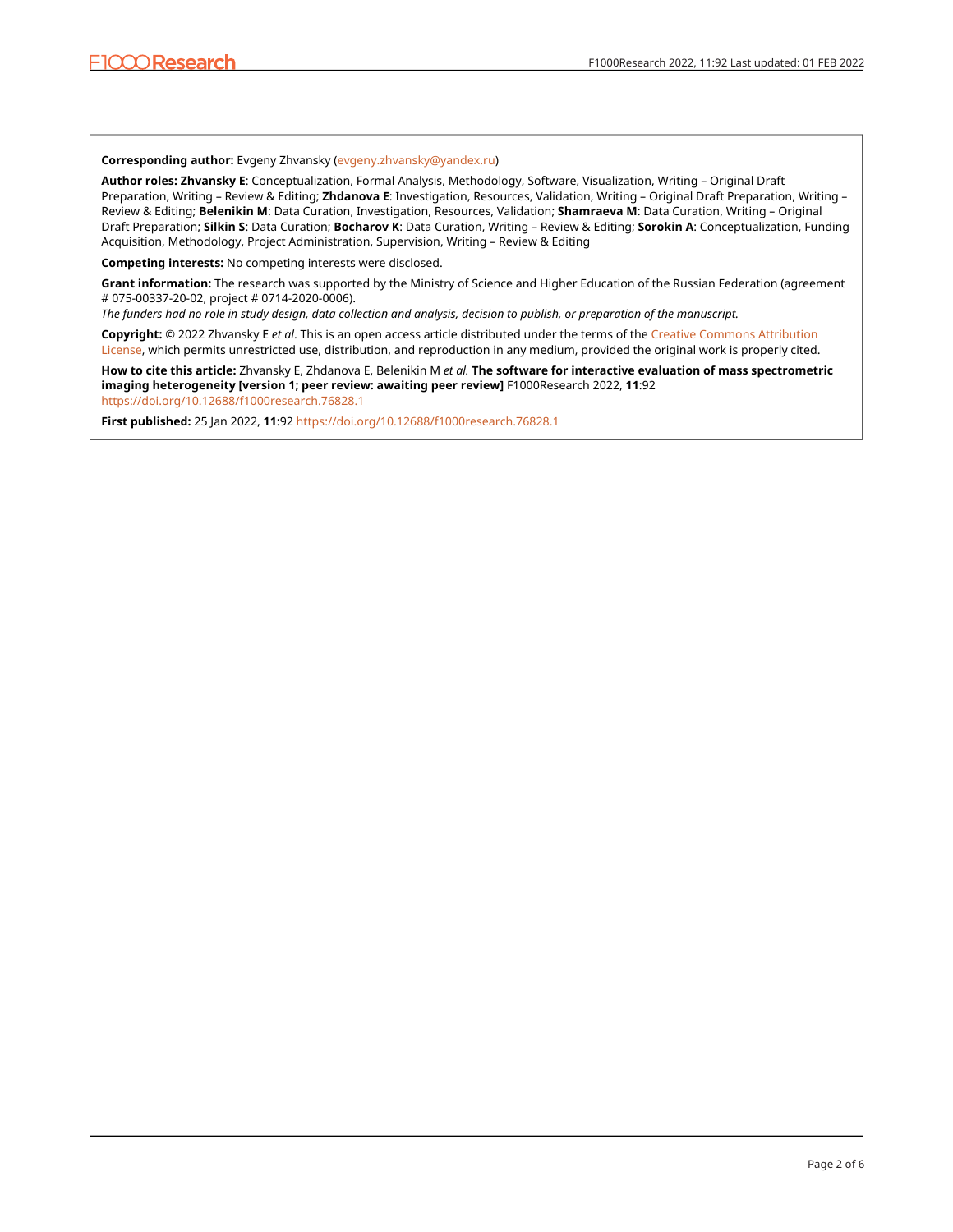# Introduction

Mass spectrometry imaging (MSI) is a technique of building a map of the spatial distribution of molecular features across the tissue of interest without pretreatment. $1-4$  $1-4$  $1-4$  This technique is a promising complement to the gold standard of tissue analysis – histology study that is a time-consuming, labor-intensive, and sometimes subjective method.

Each pixel of raw MSI-map is a mass spectrum of the corresponding location in the sample. This multidimensional map is almost impossible to interpret by naked eyes and has to be converted to a simpler representation for better visualization and usability. $5-12$  $5-12$  $5-12$ 

In our previous work, we introduced<sup>[13](#page-4-0)</sup> a fast, precise, and accurate imaging tool based on the interactive building of the cosine similarity measure maps (CSMM) between the reference pixel and the rest of the image. Introduced technique well suited for visual estimation of presence, location, and level of heterogeneity of homogeneous regions in the image. It also allows extraction of the region reference mass spectra, and evaluation of the influence of the reference pixels on the distribution of similarity characteristics on the map.

Here we present a user-friendly interface for building and analysis of CSMMs of MSI data.

# **Methods**

# Implementation

Here we introduce Interactive CSMM, a MATLAB app, which provides an intuitive graphical interface for interactive evaluation of mass spectrometric imaging heterogeneity. An example of the interface is shown in Figure 1. Interactive CSMM was created in MATLAB R2019b. We also introduce the Python script for converting standard raw imzML file format to mat-file, which is required by the Interactive CSMM. The script currently depends on the following libraries: numpy, psutil, pyimzML and scipy.

### **Operation**

The Interactive CSMM can be launched locally from any computer with MATLAB (R2019b or higher; lower versions also might work properly) installed. Installation and launching instructions are also available. All interfaces and plots of Interactive CSMM are highly interactive, allowing users to visualize data in real-time with interactive selection reference mass spectrum, as well as store the results of the analysis.

### Use cases

The program 1) allows the user to interactively select the reference pixel, specify the mass range and other parameters for data binning 2) calculates the CSMM of all imaging data with respect to the selected pixel 3) label homogeneous areas and



Figure 1. On the left panel, you can see the input fields for setting the parameters. On the right panel on the top left CSMM is located, on the top right the result of CSMM median smoothing is displayed, on the bottom left is a map of the boundaries of homogeneous regions, and the mass spectrum of the reference pixel is shown on the bottom right.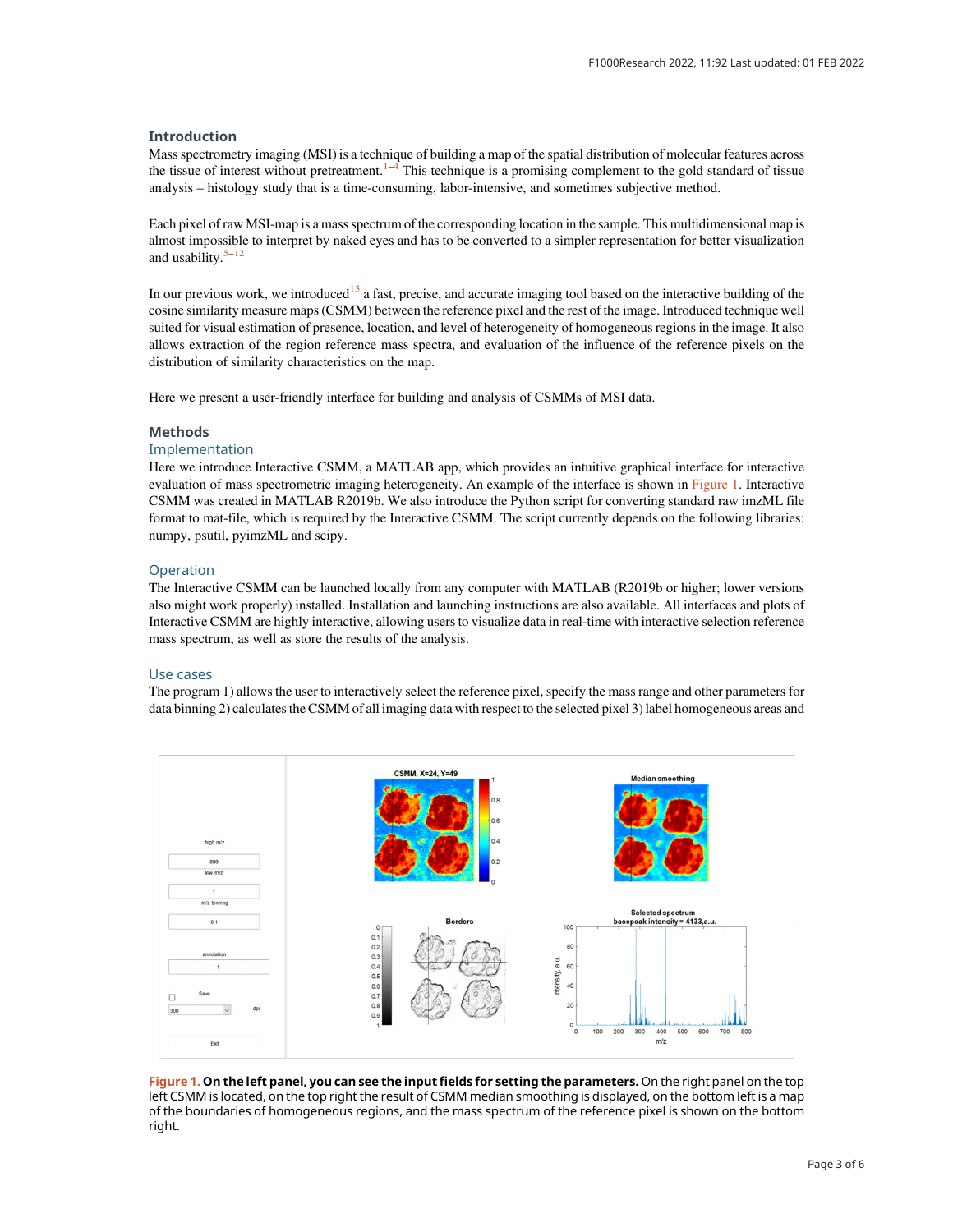save the assigned area number, coordinates of the reference pixel and the name of the CSMM image file built on this pixel to a text file 4) save publication-ready images of CSMM with specified resolution.

To improve the interpretability of the image and clean up the pixelation, outliers, and measurement artifacts the program provides the smoothed version of CSMM, the visual map of the boundaries of homogeneous zones, $^{13}$  $^{13}$  $^{13}$  and the mass spectrum of the reference pixel.

The presence in the spectra ions distributed over the tissue equally could cause blurring of the picture. So, we provide users with options to specify ranges is m/z which are reflecting the tissue heterogeneity, and compare positions and shape of homogeneity regions obtained in different m/z ranges.

Another effect that complicates the interpretation of MS images is the presence of transition zones due to gradual changes in the ion's intensity within such zones. In our method, due to the building of the CSMM over the mass range, the transition zones become clearly visible because they include the peaks of both boundary zones. That effect is more difficult to achieve with standard imaging approaches (Supplementary Materials of the method describing article<sup>[13](#page-4-0)</sup>), which consider the distribution of individual ions.

The additional benefit of our method is that there is no data preprocessing is required other than binning. The parameters of binding can be changed online. No alignment is required as well, it can be replaced with a larger binning. It could be also shown that the method works well with non-normalized data and there is no need for baseline correction.

CSMM allows you to define zones of least and greatest similarity. It does not automatically divide the measured map into zones. But you can find areas with similar spectra by varying the reference pixel. By changing the other parameters (to a greater extent, the mass range), it is possible to optimize the CSMM color map and improve the visualization of heterogeneity of the measured sample. The smooth changes in heterogeneity can be observed as smooth color changes on the CSMM.

We tested this method on different data sources<sup>[14](#page-4-0)</sup> (measured with different ion sources: MALDI-imaging, DESI-imaging; and different mass analyzers TOF MS, Orbitrap, ICR MS) (Supplementary Materials of the method describing article $13$ ). Our article presents CSMMs for colorectal adenocarcinoma data.

Preprocessing steps and descriptions of operations are presented in the manual.

# Conclusion

We presented software that allows users to quickly evaluate the presence and structure of heterogeneous areas in the sample, and manually make a dataset of feature spectrum for the homogeneous zones. By varying the reference spectrum and the mass range used in the construction of the CSMM, it is possible to understand which mass ranges most reflect the heterogeneity and make the boundaries between the zones more contrasting. A more detailed discussion is presented in the method describing article.<sup>[13](#page-4-0)</sup>

# Data availability

GigaDB: Supporting materials for "Benchmark datasets for 3D MALDI- and DESI-Imaging Mass Spectrometry", [http://](http://dx.doi.org/10.5524/100131) [dx.doi.org/10.5524/100131.](http://dx.doi.org/10.5524/100131) [14](#page-4-0)

This project contains the following underlying data:

- 3DMouseKidney.ibd
- 3DMouseKidney.imzML
- 3D\_Mouse\_Pancreas.ibd
- 3D\_Mouse\_Pancreas.imzML
- 3D\_OSCC.ibd
- 3D\_OSCC.imzML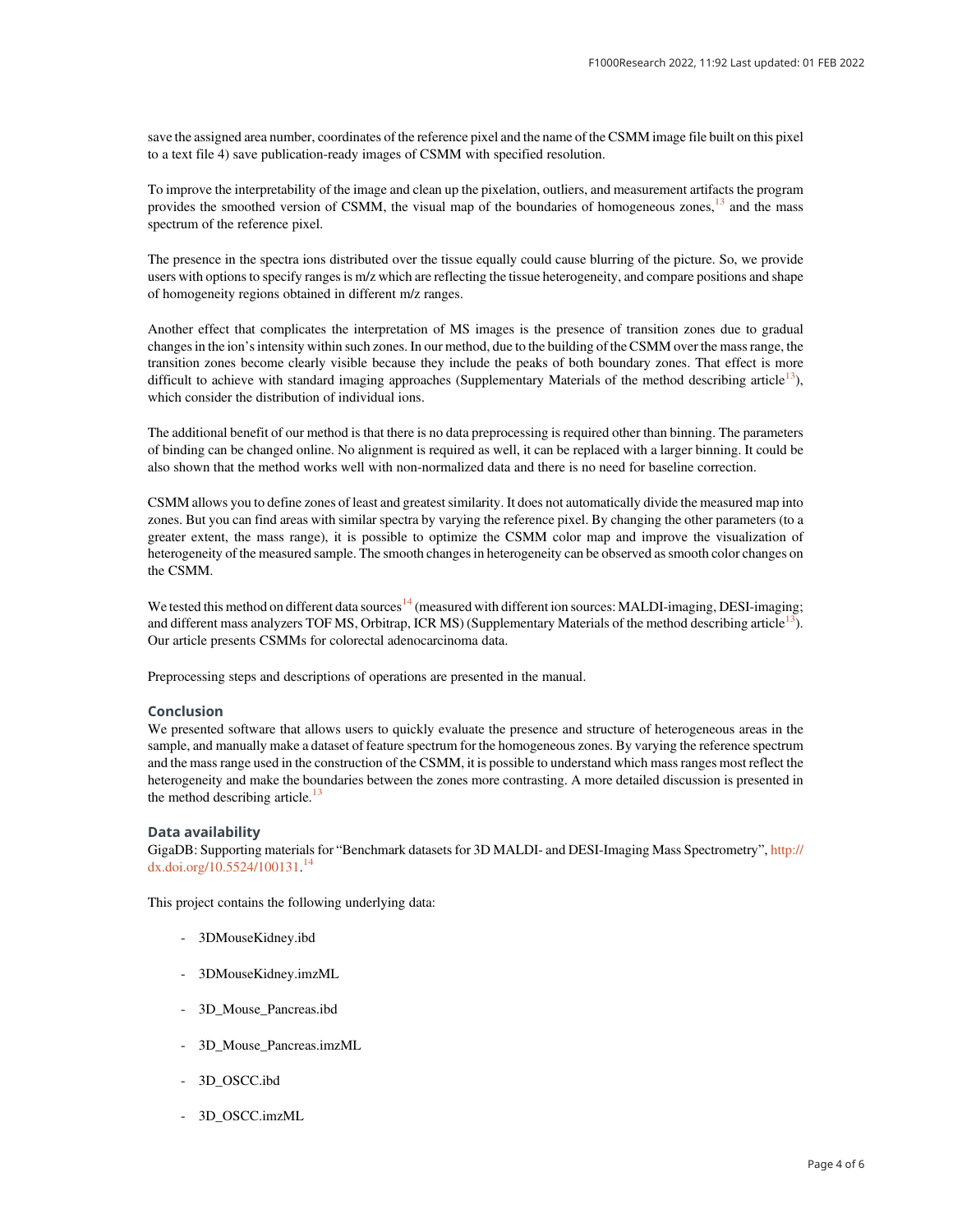- <span id="page-4-0"></span>- ColAd\_Individual.zip
- Colorectal\_Adenocarcinoma.h5
- Microbe Interaction 3D Timecourse LP.ibd
- Microbe\_Interaction\_3D\_Timecourse\_LP.imzML

Data are available under the terms of the [Creative Commons Zero](http://creativecommons.org/publicdomain/zero/1.0/) "No rights reserved" data waiver (CC0 1.0 Public domain dedication).

Data are also available at Metabolights: [MTBLS176](https://www.ebi.ac.uk/metabolights/MTBLS176/descriptors): Benchmark datasets for 3D MALDI- and DESI-Imaging Mass Spectrometry.

#### Software availability

Source code available from: [https://github.com/EvgenyZhvansky/Interactive\\_CSMM/.](https://github.com/EvgenyZhvansky/Interactive_CSMM/)

Archived source code at time of publication: [http://doi.org/10.5281/zenodo.5776541.](http://doi.org/10.5281/zenodo.5776541)

License: [Creative Commons Attribution 4.0 International license](https://creativecommons.org/licenses/by/4.0/) (CC-BY 4.0).

#### Author contributions

Conceptualization A.S., E.S.Z.; methodology A.S., E.S.Z.; software E.S.Z.; investigation M.B., E.V.Z; writing original draft preparation E.S.Z., E.V.Z., M.S.; writing — review and editing E.S.Z., E.V.Z., A.S., K.B.; visualization E.S.Z.; supervision A.S.; project administration A.S.; funding acquisition A.S.; formal Analysis E.S.Z.; data curation M.B., M.S., S.S., K.B.; validation E.V.Z., M.B.; resources M.B., E.V.Z. All authors have read and agreed to the current version of the manuscript.

#### Acknowledgments

The research used the equipment of Shared Research Facilities of N.N. Semenov Federal Research Center for Chemical Physics of the Russian Academy of Sciences.

#### References

- McDonnell LA, Römpp A, Balluff B, et al.: Discussion point: reporting guidelines for mass spectrometry imaging. Anal. Bioanal. Chem. 2015 Mar; <sup>407</sup>(8): 2035–2045. [PubMed Abstract](http://www.ncbi.nlm.nih.gov/pubmed/25432304)[|](https://doi.org/10.1007/s00216-014-8322-6)[Publisher Full Text](https://doi.org/10.1007/s00216-014-8322-6)
- 2. Horatz K, Giampà M, Karpov Y, et al.: Conjugated Polymers as a New Class of Dual-Mode Matrices for MALDI Mass Spectrometry **and I[m](https://doi.org/10.1021/jacs.8b06637)aging.** *J. Am. Chem. Soc.* 2018 Sep 12; **140**(36): 11416–11423.<br><mark>[PubMed Abstract](http://www.ncbi.nlm.nih.gov/pubmed/30089208) [|](https://doi.org/10.1021/jacs.8b06637) [Publisher Full Text](https://doi.org/10.1021/jacs.8b06637)</mark>
- 3. Buchberger AR, DeLaney K, Johnson J, et al.: Mass spectrometry imaging: A review of emerging advancements and future insights. Anal. Ch[em](https://doi.org/10.1021/acs.analchem.7b04733). 2018 Jan 2; <sup>90</sup>(1): 240–265. [PubMed Abstract](http://www.ncbi.nlm.nih.gov/pubmed/29155564)[|](https://doi.org/10.1021/acs.analchem.7b04733)[Publisher Full Text](https://doi.org/10.1021/acs.analchem.7b04733)
- 4. Hanrieder J, Gerber L, Persson Sandelius Å, *et al.* : **High resolution**<br>metabolite imaging in the hippocampus following neonatal exposure to the environmental toxin BMAA using ToF-SIMS. ACS Chem. Neuros[ci](https://doi.org/10.1021/cn500039b). 2014 Jul 16; <sup>5</sup>(7): 568–575. [PubMed Abstract](http://www.ncbi.nlm.nih.gov/pubmed/24779349)[|](https://doi.org/10.1021/cn500039b)[Publisher Full Text](https://doi.org/10.1021/cn500039b)
- 5. Wüllems K, Kölling J, Bednarz H, et al.: Detection and visualization of communities in mass spectrometry imaging data. *BMC Bioinform.* 2019 Jun 4; **20**(1): 303.<br>**[PubMed Abstract](http://www.ncbi.nlm.nih.gov/pubmed/31164082) [|](https://doi.org/10.1186/s12859-019-2890-6) [Publisher Full Text](https://doi.org/10.1186/s12859-019-2890-6)**
- 6. Kaddi CD, Parry RM, Wang MD: Multivariate hypergeometric similarity measure. IEEE/ACM Trans. Comput. Biol. Bioinform. 2013 Dec; **10**(6): 1505–1516.<br><mark>[PubMed Abstract](http://www.ncbi.nlm.nih.gov/pubmed/24407308) [|](https://doi.org/10.1109/TCBB.2013.28) [Publisher Full Text](https://doi.org/10.1109/TCBB.2013.28)</mark>
- 7. Alexandrov T, Kobarg JH: Efficient spatial segmentation of large imaging mass spectrometry datasets with spatially aware **clustering.** *Bi[o](https://doi.org/10.1093/bioinformatics/btr246)informatic*s. 2011 Jul 1; **27**(13): i230–i238.<br><mark>[PubMed Abstract](http://www.ncbi.nlm.nih.gov/pubmed/21685075) [|](https://doi.org/10.1093/bioinformatics/btr246) [Publisher Full Text](https://doi.org/10.1093/bioinformatics/btr246)</mark>
- 8. Wüllems K, Zurowietz A, Zurowietz M, *et al*.: **Fast visual exploration**<br>**of mass spectrometry images with interactive dynamic spectral** similarity pseudocoloring. Sci. *Rep.* 2021 Feb 25; 11(1): 4606.<br><mark>[PubMed Abstract](http://www.ncbi.nlm.nih.gov/pubmed/33633175)[|](https://doi.org/10.1038/s41598-021-84049-4)[Publisher Full Text](https://doi.org/10.1038/s41598-021-84049-4)</mark>
- 9. Race AM, Palmer AD, Dexter A, et al.: Spectralanalysis: software for the masses. Anal. [C](https://doi.org/10.1021/acs.analchem.6b01643)hem. 2016 Oct 4; <sup>88</sup>(19): 9451–9458. [PubMed Abstract](http://www.ncbi.nlm.nih.gov/pubmed/27558772)[|](https://doi.org/10.1021/acs.analchem.6b01643)[Publisher Full Text](https://doi.org/10.1021/acs.analchem.6b01643)
- 10. Bokhart MT, Nazari M, Garrard KP, et al.: MSiReader v1.0: Evolving Open-Source Mass Spectrometry Imaging Software for Targeted and Untargeted Analyses. J. Am. Soc. Mass Spectrom. 2018 Jan; 29(1): 8–16. [PubMed Abstract](http://www.ncbi.nlm.nih.gov/pubmed/28932998)[|](https://doi.org/10.1007/s13361-017-1809-6)[Publisher Full Text](https://doi.org/10.1007/s13361-017-1809-6)
- 11. Klinkert I, Chughtai K, Ellis SR, *et al*.: **Methods for full resolution**<br>**data exploration and visualization for large 2D and 3D mass** spectrometry imaging datasets. Int. J. Mass Spectrom. 2014 Apr; 362: 40–47. [Publisher Full Text](https://doi.org/10.1016/j.ijms.2013.12.012)
- 12. Ràfols P, Torres S, Ramírez N, *et al*.: **rMSI: an R package for MS**<br>imaging data handling and visualization. *Bioinformatics.* 2017<br>Aug 1: **33**/15: 24/17-24/28 Aug 1; **33**(15): 2427–2428.<br><mark>[PubMed Abstract](http://www.ncbi.nlm.nih.gov/pubmed/28369250)[|](https://doi.org/10.1093/bioinformatics/btx182)[Publisher Full Text](https://doi.org/10.1093/bioinformatics/btx182)</mark>
- 13. Zhvansky ES, Ivanov DG, Sorokin AA, et al.: Interactive Estimation of Heterogeneity from Mass Spectrometry Imaging. Anal. Chem. 2021 Mar 2; 93(8): 3706–3709. [PubMed Abstract](http://www.ncbi.nlm.nih.gov/pubmed/33591173)[|](https://doi.org/10.1021/acs.analchem.1c00437)[Publisher Full Text](https://doi.org/10.1021/acs.analchem.1c00437)
- Oetjen J, Veselkov K, Watrous J, et al.: Supporting materials for "Benchmark datasets for 3D MALDI- and DESI-Imaging Mass Spectrometry.". *[G](https://doi.org/10.1186/s13742-015-0059-4)igaScience Database. 2*015; 4: 20.<br><mark>[PubMed Abstract](http://www.ncbi.nlm.nih.gov/pubmed/25941567) [|](https://doi.org/10.1186/s13742-015-0059-4) [Publisher Full Text](https://doi.org/10.1186/s13742-015-0059-4)</mark>